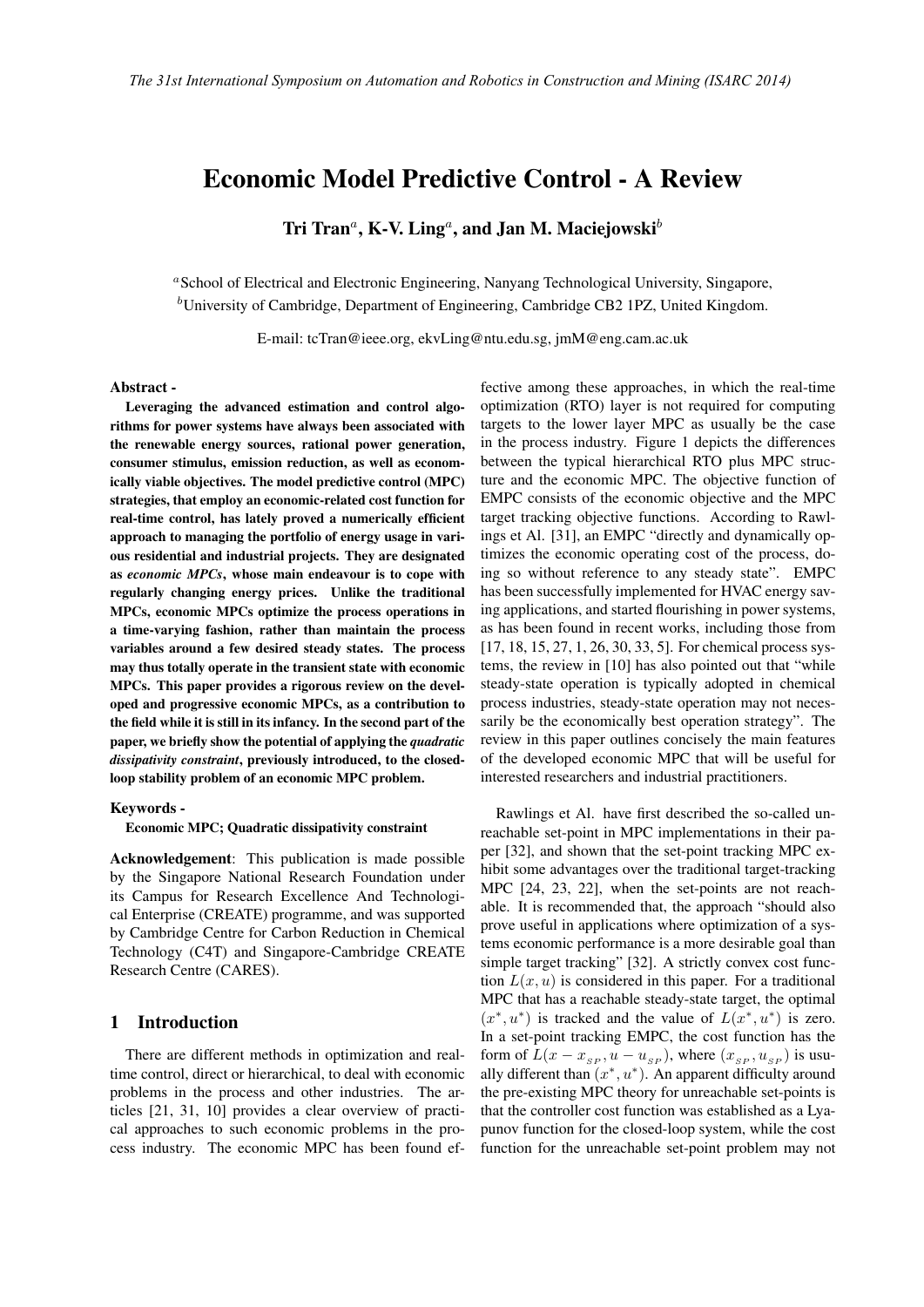

Figure 1. RTO plus MPC vs. Economic MPC [9].

be monotonically decreasing. By creating an auxiliary stage cost that "measures distance from the unreachable set-point" [32], and developing adequate terminal constraint for the finite-horizon problem, the closed-loop stability with unreachable set-points has been proved. The authors have not, however, called it economic MPC.

The authors in [32] have also inferred the relevance of the infinite-horizon optimal control with unbounded costs in the economics literature, especially the *turnpike theory* [25, 7, 10], to the finite horizon MPC problem dealing with unreachable set-points. When the state diverges locally from the optimal steady state towards an improved economic cost, its trajectory is said turnpike. The authors in [10] explained that, "this property is referred to as a turnpike property since the state passes through the optimal steady-state until it finally moves away to achieve further economic benefit (like a vehicle getting on and then, off a turnpike or highway)".

The *economic optimizing MPC* phrase has later been used by the same authors in [6], wherein an innovative Lyapunov function has been presented. The economic MPC problem is explicitly defined to address the cases whereas there exits other points that make the cost function smaller than that of the steady state. The cost function is added with the storage function then minus the terminal penalty term to become the so-called rotated cost. The monotonic decreasing property of a Lyapunov function is obtained as a result of this addition and substraction. It is required to verify the *strong duality* of the steady state problem in this approach. A nonlinear chemical reaction model in the example that fulfilled the strong duality of the steady state has demonstrated the monotonic decreasing of the rotated cost function, but not necessarily of the economic cost function. An extension of this work has been presented in [2]. This choice of Lyapunov function has been deployed in a power system application in [8].

The *average performance* of economic MPC is proved not worse than the optimal steady-state operation in [4]. The optimally steady state operation herein means the stage cost at steady state is the upper bound of the average stage costs. A dissipation inequality with an adequately chosen supply function have been used in this work to extend the sufficient condition for the asymptotic stability of the steady state. The authors have chosen the storage and supply functions such that the dissipativity is also sufficient for the optimal steady-state operation, while the strict dissipativity assures the closed-loop stability. The distance from the current stage cost to the steady state one plays an important role in the supply function, but not in the Lyapunov function as in [6]. The rotated cost function is formed in a slightly different manner than those in [6]. Both equality terminal constraint and inequality terminal constraint with terminal penalty have been addressed in [31]. As a complement to the results in [4], the sufficiency of dissipativity for the optimal steady-state operation has lately been analyzed in [29].

Another approach to guarantee the closed-loop stability for EMPC is to enforce a stability constraint to the optimization. In this enforcing stability approach, the stage cost is modified directly. A rather critical view on the modified cost function is as follows: The stability enforcing problem is described as the one that lies somewhere between the two extrema, when the original stage cost is added with an appropriately chosen positive scalar function  $\alpha$ (...). One extreme represents the original economic stage cost, when choosing  $\alpha(.,.) \equiv 0$ , which may leave the optimal steady state unstable. The standard tracking problem is viewed as the other extreme, assigning  $\alpha(x, u)$ with the usual tracking objective while canceling the economic one. The asymptotic stability of the optimal steady state is obtained while sacrificing the economic objectives.

Periodic terminal constraint and average constraints presented in [4] are the two main extensions for applications having the pre-computed optimal periodic solutions and for the unsteady closed-loop processes. The average constraint is determined by having the average of a predefined auxiliary output variable  $y = h(x, u)$  belong to a time-varying convex set. The periodic terminal constraint, obtained from a dynamic state feedback strategy, is introduced here for achieving a periodic optimal solution described in another work [3]. The notion of *sub-optimally operate off steady state* is also introduced herein. When the average constraint is satisfied, it is said that the "control system optimally operates at steady state on averagely constrained solutions". This statement also implies that the system sub-optimally operates off the steady state. The Lyapunov function for the periodic EMPC has recently been introduced in [42].

Along the line of enforcing stability, a self-tuning terminal weight version of economic MPC has been devel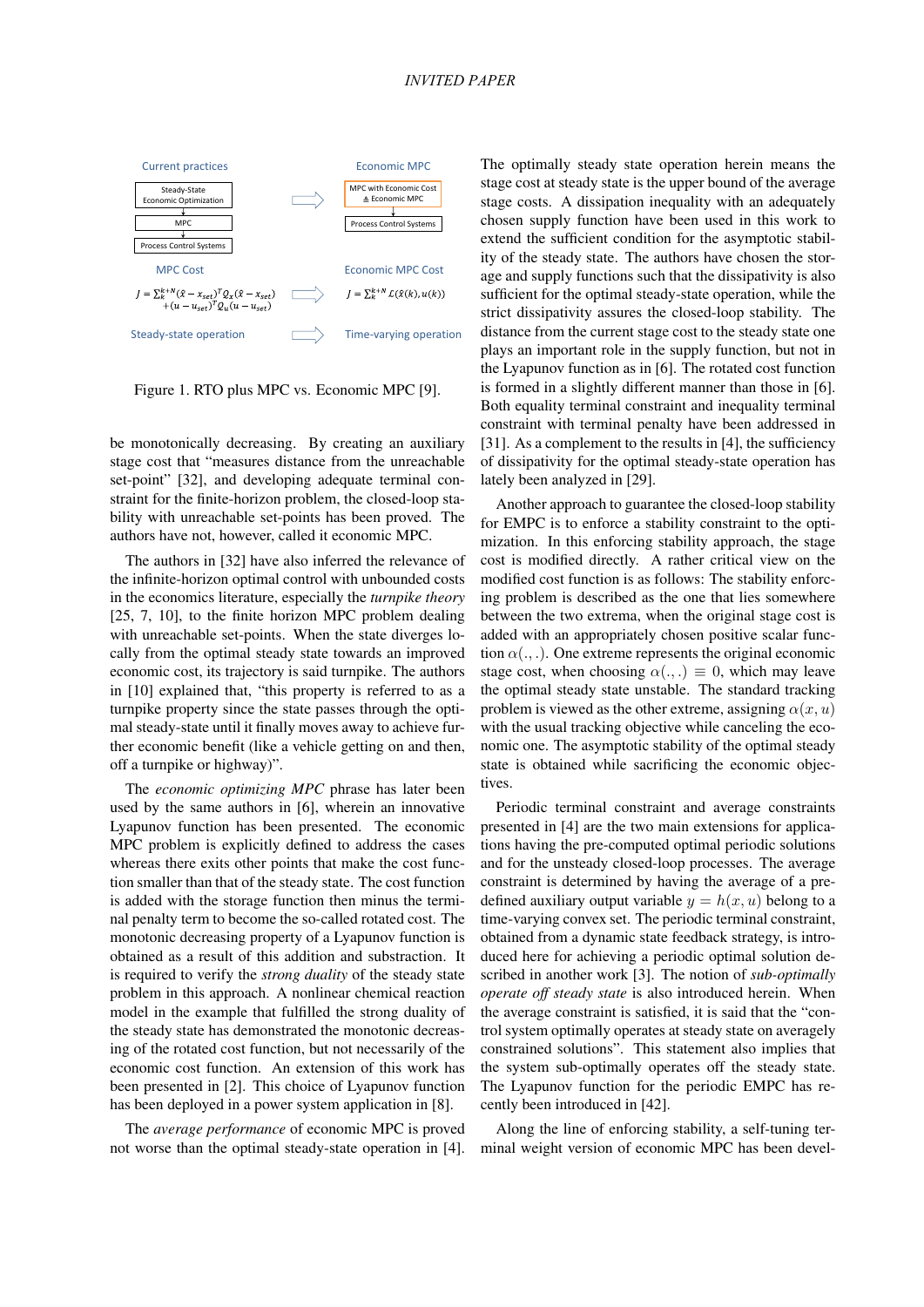oped in [29]. This departed from the work in [11] which "shown that if the terminal weight is large enough, then the cost of the predicted terminal steady-state will be arbitrarily close to the cost of the best reachable steady-state." [29]. The main aim of this work is to eliminate the condition on having a sufficiently large terminal weight to keep up with the control performance, as well as to maintain the economic MPC objective. The optimal steady state cost is assumed zero herein. Under mild assumptions, the authors have proved that there exists an upper bound for the average stage costs of the closed-loop system, then determined an updating rule, which allows for a non-monotonic stage cost such that it minimizes that upper bound.

The research in smart grid and energy saving has started flourishing from economic MPCs, as has been found in recent works including those from [1, 15, 17, 18, 26, 30]. Unlike the rigorous developments in the previous three papers, these application-oriented papers simply prolong the predictive horizon for feasibility or applies an infinitehorizon approximation, while emphasizing the effectiveness of the economic MPC approach in power systems and energy saving problems. The existence of such prolonged predictive horizons for recursive feasibility under mild assumptions has lately been proved in [14]. The authors in [29] called the conditions developed in [14] as controllability.

Apart from the above, the work in [20] interpreted the economic problem as the one having cyclic steady state, which arose from the regularly changing energy price. The solution is to normalize the system around such cyclic steady state. A transformed system having a fixed steady state is obtained as a result of the normalization. The MPC objective is then constructed with this transformed model. Similarly to the work in [32], the chosen Lyapunov function is also the difference between the current stage cost and the steady state stage cost. The stability proof is supported by a Lipschitz continuous property, plus an assumption on the weak controllability of the cyclic steady state. Different strategies for the infinite-horizon EMPCs have also been proposed in [40, 19, 27, 26, 41, 30]. However, these are only the preliminary results or EMPC alike formulations, thus will not be given a review herein.

The chemical process control field has envisaged the importance of economic MPC. Recent research works in [16, 9, 43] have shown strong interests and beneficial results. These works extend the previously developed stabilizing method of Lyapunov-based MPC [28] to EMPC. The authors have criticized the method in [6] that, "it is difficult, in general, to characterize, a priori, the set of initial conditions starting from where feasibility and closed-loop stability of the proposed MPC scheme [6] are guaranteed." Nevertheless, the proposed scheme in this

work consists of two artificially operational stages, which somehow resembles the idea of stability margins. The disadvantage of this proposed approach could possibly be at the difficulty to define such stability margins while not jeopardizing the optimality. Moreover, the periodic steady states and unreachable set-points have not been addressed formally. We are, therefore, not pursuing a detailed review for the Lyapunov-based EMPC herein. Interested readers can find a detailed review in [10] instead.

In the second part of this paper, we will show the potential of applying the *quadratic dissipativity constraint*, previously developed in [35, 38, 37, 39], to the economic MPC problem that is able to avoid the disadvantages of the above approaches. In this quadratic dissipativity constraint approach, two constraints on the initial control vector, one as a stability constraint, one as a recursive-feasibility constraint, for model predictive control are derived for implementation. Recursive feasibility and input-to-power-and-sate stability are simultaneously achieved as a result of imposing these two additional constraints into the MPC optimization. The MPC stage cost is not employed as a Lyapunov function in our approach, while the quadratic dissipativity constraint allows both non-monotonic decreasing storage function (of the dissipation inequality) and economic MPC stage cost. Developments for the dynamically optimal operating point or rotated steady state with the quadratic dissipativity constraint is underway.

This paper is organized as follows. Notation, system model and economic MPC problem formulation are outlined in Section 2. Section 3 is reserved for summarizing the results of the auxiliary stage cost for stability purpose, the proposed Lyapunov function and supply rate for dissipativity, terminal constraints and terminal cost, and asymptotic average performance in the works of Rawlings et Al. The potential of quadratic dissipativity constraint for economic MPC is briefly discussed in Section 4. Section 5 concludes this paper.

# 2 Preliminaries

#### 2.1 Notation

Capital and lower case alphabet letters denote matrices and column vectors, respectively.  $(.)^T$  denotes the transpose operation.  $||u_i||$  is the  $\ell_2$ −norm of vector  $u_i$ .  $||M||$  is the induced 2-norm of matrix *M*. In the discrete time domain, the time index is denoted by  $k, k \in \mathbb{Z}$ .  $x^+$  denotes *x*(*k* + 1) for conciseness. In symmetric block matrices, *∗* is used as an ellipsis for terms that are induced by symmetry. Bold typefaces are used to denote decision variables.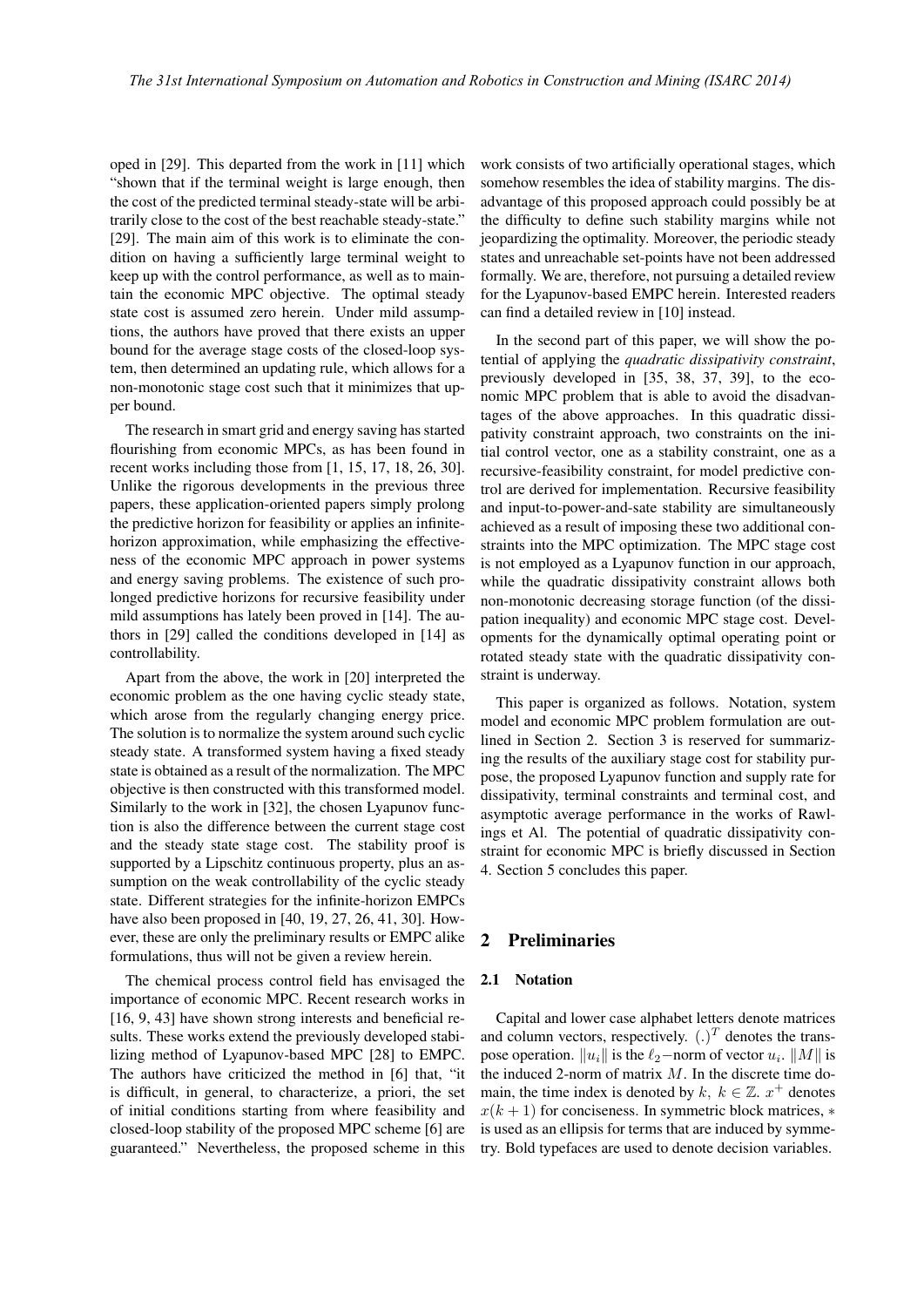#### 2.2 System Model and Economic MPC Problem

The general system model of the form

$$
\Sigma: x^+ = f(x, u), \tag{1}
$$

without any disturbances, and the variable constraints of  $u \in \mathbb{U} \subset \mathbb{R}^m$  and  $x \in \mathbb{X} \subset \mathbb{R}^n$  and the state transition map  $f : \mathbb{X} \times \mathbb{U} \rightarrow \mathbb{X}$  are usually considered in the developed economic MPCs. *f* is normally Lipschitz continuous. The economic stage cost, which is not the target tracking one, is represented by  $\ell(x(k), u(k))$ .  $\ell(., .)$ is usually convex and continuous for linear systems. The optimisation problem is not normally convex for nonlinear systems. Similarly to the target tracking MPC problem, the optimization problem of economic MPC will be to minimize

$$
V_N(x, \mathbf{u}) = \sum_{k=0}^{N-1} \ell(x(k), u(k))
$$
 (2)

subject to the model (1), as well as point-wise constraints of  $(x(k), u(k))$  ∈ Z,  $k = 0, 1, ..., N − 1$ , for some compact and time-invariant set  $\mathbb{Z} \subset \mathbb{X} \times \mathbb{U}$ , the terminal constraint  $x(N) = x_s$ ,  $x(0) = x$ , where the decision vector  $u := [u(0), u(1), \ldots, u(N-1)]$  is the MPC computed control sequence at each time step. This finite horizon optimization problem is solved recursively. Only the first element of the optimal control sequence  $u$  is applied to control the plant. The state measurement or estimate is fed back as the new initial state for solving the problem in the next time step. The admissible set  $\mathbb{Z}_N$  is defined next.  $\mathbb{Z}_N$  is a set of  $(x, u)$  pairs satisfying the constraints

$$
\mathbb{Z}_N:=\{(x,\boldsymbol{u})\,|\,\exists\,x(1),\ldots,x(N):x^+=f(x,u),
$$

$$
(x_k, u_k) \in \mathbb{Z}, \forall k = 1, 2, ..., N-1, x(N) = x_s, x(0) = x \}.
$$

The set of admissible states  $\mathscr{X}_N$  as the projection of  $\mathbb{Z}_N$ onto X is defined as

$$
\mathscr{X}_N := \{ x \in \mathbb{X} \mid \text{such that } (x, \mathbf{u}) \in \mathbb{Z}_N \}.
$$

The control sequence  $u$  is called feasible with the initial state *x* if  $(x, u) \in \mathbb{Z}_N$ . The so-called optimal steady state is defined as the pair  $(x_s, u_s)$  fulfilling such feasible condition, i.e.

$$
\ell(x_s, u_s) := \min_{x, u} \big\{ \ell(x, u) \mid (x, u) \in \mathbb{Z}, \ x^+ = f(x, u) \big\}.
$$

The assumptions involved in this problem will be the continuity of *f* and  $\ell$ ; the admissible set  $\mathcal{X}_N$  contains  $x_s$  in its interior; and the existence of finite state/input gains [31]. Unlike the traditional target tracking MPC, the optimal steady state stage cost  $\ell(x_s, u_s)$  is not necessarily smaller than  $\ell(x, u)$  in the economic MPC. In economic MPC, it is desirable to achieve the following *asymptotic average* limit:

$$
\lim_{T \to +\infty} \sup \frac{\sum_{k=1}^{T} \ell(x(k), u(k))}{T+1} \leq \ell(x_s, u_s).
$$

The formal definition for asymptotic average is given in Section 3.1. The authors in [31] have proved that: "There exists at least one admissible control sequence that steers the state to  $x_s$  at time N without leaving  $\mathscr{X}_N$  and the closed-loop system has an asymptotic average performance that is at least as good as the best admissible steady state". While asymptotic-average economic performance is guarantee, this problem (2) does not assure the closedloop stability. The next section addresses the proposed solutions to the stability problem of economic MPC. One may expect that, the optimality will be, to some extends, compromised due to these stability measures.

## 3 Augmented Stage Cost, Strict Dissipativity and Stability

Details in the chosen Lyapunov function and the supply rate, average performance, strong duality and relaxation with dissipativity, as well as strict dissipativity and stability in the works of Rawlings et Al. [6, 4, 31] are presented in this section.

In traditional stability-guarantee MPCs, the optimal cost of  $V_N(x)$ , denoted as  $V_N^o(x)$ , is employed as a Lyapunov function for the closed-loop system. This optimal cost is monotonically decreasing along solutions of the closed-loop system, i.e.  $V_N^o(x^+) \leq V_N^o(x)$ . In economic MPC, however, that is not necessarily the case, even when the system is stable. "More fundamentally, for general nonlinear systems and cost functionals, it is not even guaranteed that *x<sup>s</sup>* is an equilibrium point of the closed loop system. Since there exists  $(x, u)$  such that  $\ell(x, u) < \ell(x_s, u_s)$ , it may be the case that the optimal trajectory from  $x_s$  at time 0 to  $x_s$  at time N is different than  $x(k) = x_s$  for all  $k = 0, 1, ..., N$ " [31].

#### 3.1 Storage function and supply rate

The auxiliary *rotated* stage cost  $L(x, u)$  is used for achieving the monotonic decreasing instead of the actual stage cost in (2) of the economic MPC problem. The supply rate is chosen as

$$
s(x, u) := \ell(x, u) - \ell(x_s, u_s). \tag{3}
$$

And the rotated stage cost is of the form

$$
L(x, u) := \ell(x, u) + V_P - V_P^+, \tag{4}
$$

with a chosen storage function  $V_P(x, P)$ , *P* is the multiplier.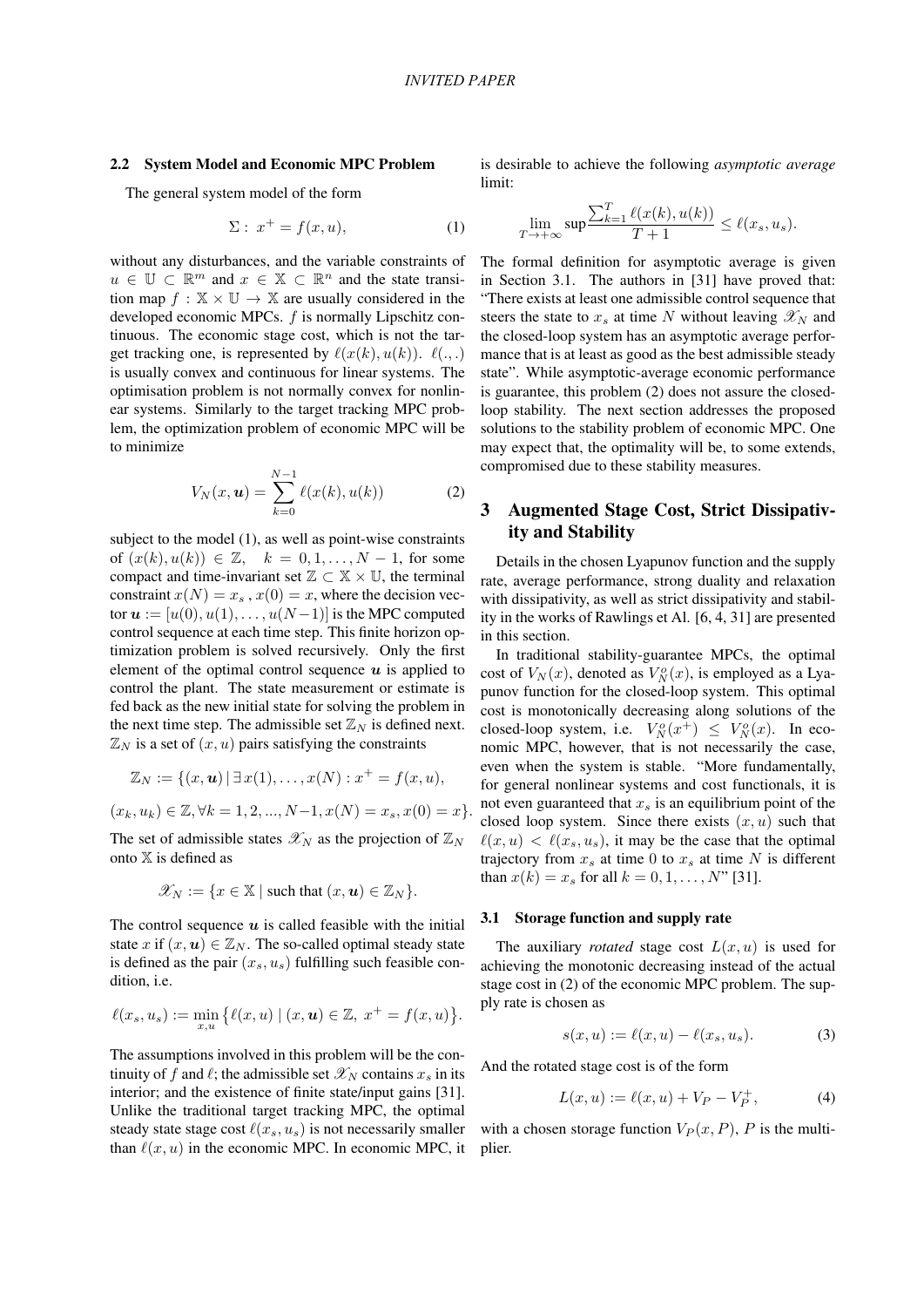For any vector  $v(k)$ , the asymptotic average is defined as follows [4]:

$$
\mathrm{Av}[v] = \{\bar{v} \in \mathbb{R}^{n_v} \, | \, \exists \, \kappa_n \to +\infty : \lim\limits_{n \to +\infty} \mathrm{sub}\frac{\sum_{k=1}^{\kappa_n} v(k)}{\kappa_n + 1} = \bar{v}\}.
$$

In [6], it assumed the *strong duality* of the steady state problem, known via

$$
\min_{(x,u)\in\mathbb{Z}} \ell(x,u) + V_{\mathcal{P}} - V_{\mathcal{P}^+} \ge \ell(x_s, u_s),
$$

for achieving stability. And it is proved in [4] that the dissipativity w.r.t the above chosen storage function and an extended supply rate is a relaxation of strong duality, while strong duality is sufficient for dissipativity. According to [31] and [4], the dissipativity is sufficient for the *optimal operation at steady state, defined as*  $Av[\ell(x, u)] \subseteq$  $[\ell(x_s, u_s), +\infty)$ , but not for stability. The closed-loop stability which is concluded by the strict dissipativity is proved in [4].

#### 3.2 Closed-loop stability

There is a variety of formulations for achieving the closed-loop stability herein.

#### 3.2.1 Terminal constraint

For the above economic problem (2) with equality terminal constraint,  $x_s$  is an asymptotically stable equilibrium point of the closed-loop system with region of attraction  $\mathscr{X}_N$  if it is strictly dissipative with respect to the supply rate (3). The proof starts with creating an auxiliary augmented problem with rotated stage cost, then shown the feasible sets,  $\mathscr{X}_N$ , coincide with those of original problem, and so does the optimising result. By having the rotated cost-to-go as the Lyapunov function, the stability is achieved by the strict dissipativity accordingly.

#### 3.2.2 Terminal cost and terminal region

The authors have also proved in [4] that the closed-loop stability is achievable by using an adequately chosen terminal cost with an inequality terminal constraint (instead of an equality one). The proof also used an augmented rotated stage cost, considered the rotated cost-to-go as the Lyapunov function, and employed the strict dissipativity property.

#### 3.2.3 Enforcing stability with modified stage cost

The stability is also achievable by directly modifying the stage cost, which is considered as a tuning activity in [31]. For

$$
h(x, u) = V_P - V_{P^+} + \rho(x) - \ell(x, u) + \ell(x_s, u_s),
$$

in which  $\rho(x) \leq L(x, u) - L(x_s, u_s)$ , the modified stage cost of the form  $\ell_m(x, u) := \ell(x, u) + \alpha(x, u)$ , with  $\alpha(x, u) \geq h(x, u)$ , will help achieve the asymptotically stable equilibrium point of *x<sup>s</sup>* with region of attraction  $\mathscr{X}_N$ . The chosen value of  $\alpha(x, u)$  is given in Theorem 4 in [31]. The last paragraph of Section VI in [4] explains the modification to the stage cost in economic MPCs as an intermediary value lies between the original economic stage cost and the traditional target tracking MPC stage cost, adequately chosen.

#### 3.2.4 Extensions to unsteady closed-loop processes

*Periodic terminal constraint* is considered for systems having pre-computed optimal periodic solutions, while *average constraints* are introduced to apply to state and input averages of unsteady closed-loop processes. The periodic terminal constraint, obtained from a dynamic state feedback strategy, is introduced in order for achieving a periodic optimal solution described in a previous work [3]. Reasoning for the average constraints is clearly given in [4]. The authors stated that, "shifting the focus from convergence to average performance leads naturally to the consideration of constraints on average values of variables (typically inputs and states), besides point-wise in time hard bounds as discussed in the previous sections and customary in MPC" [4] .

According to [3], when

$$
\operatorname{Av}[\ell(x, u)] \subseteq [\ell(x_s, u_s), +\infty),
$$

the system is said optimally operated at steady state. And if, in addition, one or both of the conditions of

(1). Av
$$
[\ell(x, u)] \subseteq (\ell(x_s, u_s), +\infty),
$$
  
or (2).  $\lim_{k \to \infty} \inf ||x(k) - x_s|| = 0$ 

hold, it is said sub-optimally operated off steady state.

The economic MPC problem with average constraint is to obtain the following:

$$
\text{Av}[\ell(x, u)] \subseteq (-\infty, \ell(x_s, u_s)], \tag{5}
$$
  

$$
(x, u) \in \mathbb{Z} \,\forall k \ge 0, \text{ and } \text{Av}[y] \subseteq \mathbb{Y},
$$

where  $y = h(x, u) \in Y$  is an auxiliary output. Y, the chosen average constraint set, is defined as  $\mathbb{Y} \subset \mathbb{R}^p$ and required to contain  $h(x_s, u_s)$ , be closed and convex. On the ground of (5), the economic MPC with average constraint is thus sub-optimally operated off steady state.

In the next section, we show that the previously developed quadratic dissipativity constraint [35, 38, 37, 39] can be conveniently apply to the economic MPC problem.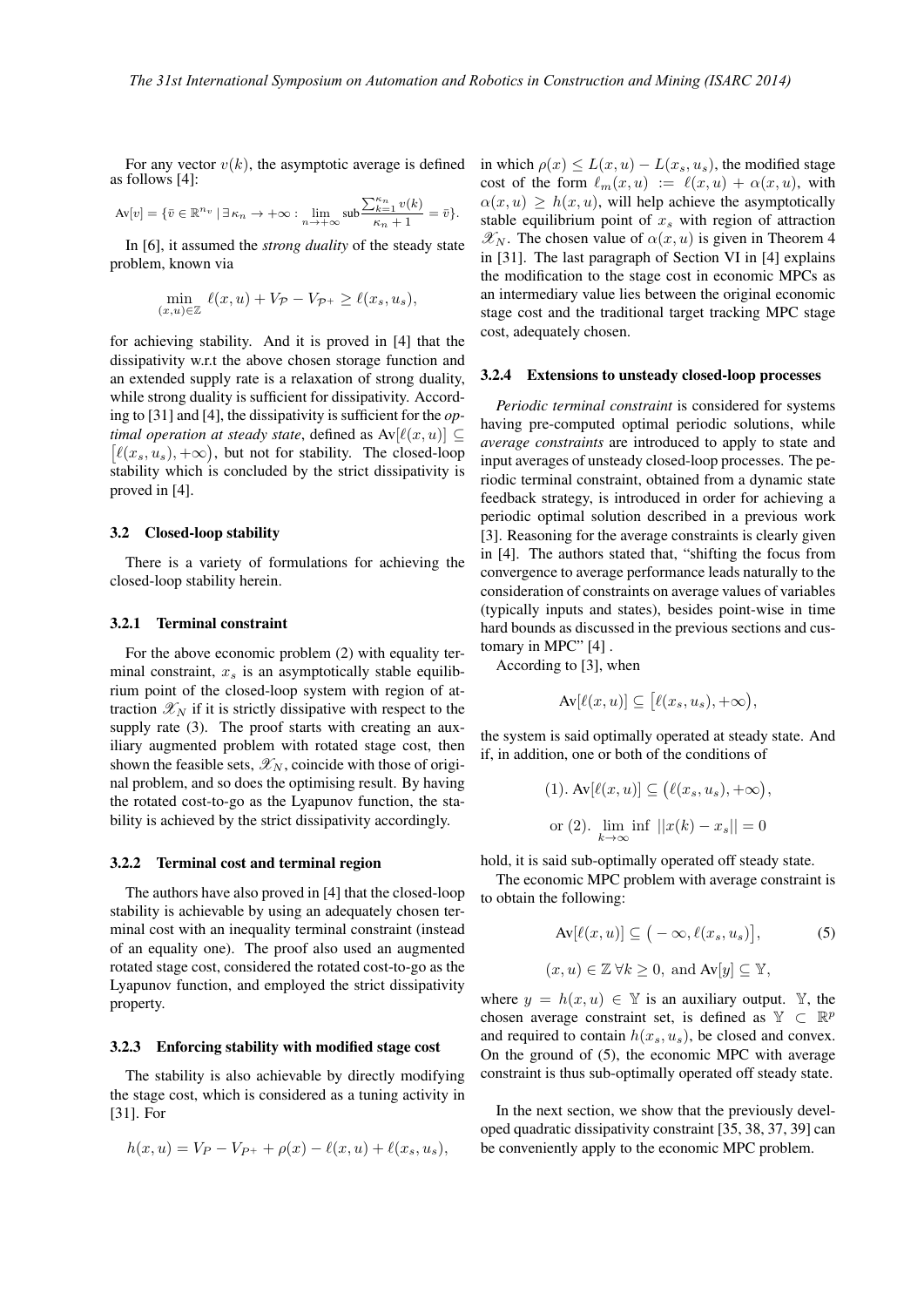# 4 Quadratic Dissipativity Constraint for Economic MPC

The quadratic dissipativity constraint for economic MPC is presented in this section. In this proposed stabilisation approach, the storage function and supply rate of the dissipation inequality are independent to the stage cost of economic MPC.

Define a parameterised quadratic supply rate for  $\Sigma(1)$ , as follows:

$$
\xi(u, x \,|\, Q, S, R) := u^T R u + 2x^T S u + x^T Q x,\tag{6}
$$

where *Q, S, R* are multiplier matrices with symmetric *Q, R.* The input-state pair  $(u, x)$  of  $\Sigma$  is said to satisfy the *quadratic dissipativity constraint* (QDC) if there exists a function  $\alpha$  of class  $\mathcal{KL}$ , and  $k_0 \geq 0$ ,  $k_0 \in \mathbb{R}$ , such that

$$
|\xi_{(k)}| \le \alpha(|\xi_{(1)}|, k-1) \,\forall k \ge k_0. \tag{7}
$$

For implementation, it is of interest to consider  $\xi_{(k)}$  in its half plane. The following inequalities are used instead:

For  $\xi_{(1)} > 0$ ,  $0 \le \xi_{(k)} \le \beta \xi_{(k-1)} \forall k \ge 1, 0 < \beta < 1$ . (8) For  $\xi_{(1)} < 0$ ,  $0 \ge \xi_{(k)} \ge \beta \xi_{(k-1)} \ \forall k \ge 1, \ 0 < \beta < 1.$ (9)

The convex quadratic constraint w.r.t. *u* (10) below is equivalent to (8) when  $R \succ 0$ :

$$
\mathbf{u}^T R \mathbf{u} + 2S \mathbf{u} + \psi \le 0,\tag{10}
$$

where  $\psi = x^T Q x - \delta_{(k-1)}, \delta_{(k-1)} = \beta \xi_{(k-1)}, \ \beta < 1.$ 

The constraint (10) will be imposed on the economic MPC optimisation (the original one) as an enforcing stability constraint. For the closed-loop stabilisability of  $\Sigma$ , the input *u* is required to be bounded by the above quadratic dissipativity constraint (10), in association with the quadratic dissipativity of the open-loop  $\Sigma(1)$  w.r.t. the supply rate *ξ*(*., .*).

Σ (1) is said to be *quadratically dissipative* w.r.t the quadratic supply rate  $\xi(u, x)$ , if there exists a nonnegative storage function  $V(x)$  such that for all  $x(k)$  and all  $k \in \mathbb{Z}^+$ , the following dissipation inequality is satisfied irrespectively of the initial value of the state  $x(0)$ :

$$
V(x_{(k+1)}) - \sigma V(x_{(k)}) \le \xi(u, x), \ 0 < \sigma < 1. \tag{11}
$$

 $V(x) = x^T P x$ ,  $P \succ 0$  is considered herein.

*Proposition* 1:  $\Sigma$  :  $x^+ = Ax + Bu$  is quadratically dissipative w.r.t the quadratic supply rate  $\xi(u, x)$  if the following LMI is feasible in *P, Q, S, R*, see, e.g. [12]:

$$
\begin{bmatrix} P & PA & PB \\ * & \sigma P + Q & S \\ * & * & R \end{bmatrix} \succ 0, P \succ 0.
$$
 (12)

The stabilisability condition for unconstrained system  $\Sigma$  is then stated in below proposition.

*Proposition* 2: Let  $\xi(0) > 0$ , and  $0 < \sigma < 1$ . Consider  $\Sigma$  without control and state constraints. Suppose that the following optimisation is feasible:

$$
\min_{P, Q, S, R} x_0^T Q x_0
$$
  
subject to (12),  $Q \prec 0, R \succ 0$ ;

Then any  $u(k)$  feasible to (10), employing the resulting multiplier matrices  $Q, S, R$ , stabilise  $\Sigma$ .

The stabilisability theorem for nonlinear input-affine system  $\Sigma$  (1) with an extended supply rate has been developed in [38]. On the ground of this stabilisability condition, the economic MPC in association with the stability constraint (10), i.e. the MPC optimisation (2) is added with a new inequality constraint of (10), will assure the stability of the closed-loop system. The feasibility of (10) for constrained problems has been presented in previous works, see, e.g. [34, 36]. Since the MPC stage cost is not employed as a Lyapunov function in our approach, the quadratic dissipativity constraint allows both non-monotonic decreasing storage function  $V(x)$  and economic MPC stage cost  $\ell(x, u)$ .

From the dissipativity perspective, the supply rate is different to those in [31]. The distance stage cost is not associated with the supply rate in this QDC approach, but the classical quadratic function w.r.t input and output. Its use is justified by the fact that the inclusion of the product  $x<sup>T</sup>u$  in quadratic supply rates is perceived as less conservative than the small-gain type supply rate, see, e.g. [13]. Nevertheless, the average performance and constraint feasibility will need to be addressed thoroughly in future developments. Developments for the dynamically optimal operating point or rotated steady state with the quadratic dissipativity constraint is underway.

### 5 Conclusion

A review on the economic MPC (EMPC) was given in this paper. EMPCs have been found effective in various energy-efficient applications. The unreachable setpoints and periodic steady states, as well as modified stage cost for stability purpose and average performance are the essences of these emerging EMPCs. The potential of applying the quadratic dissipativity constraint to the economic MPC has also been shown in the last section. From this review, we can, indeed, conclude that the economic MPC has merely started progressing both theoretically and practically.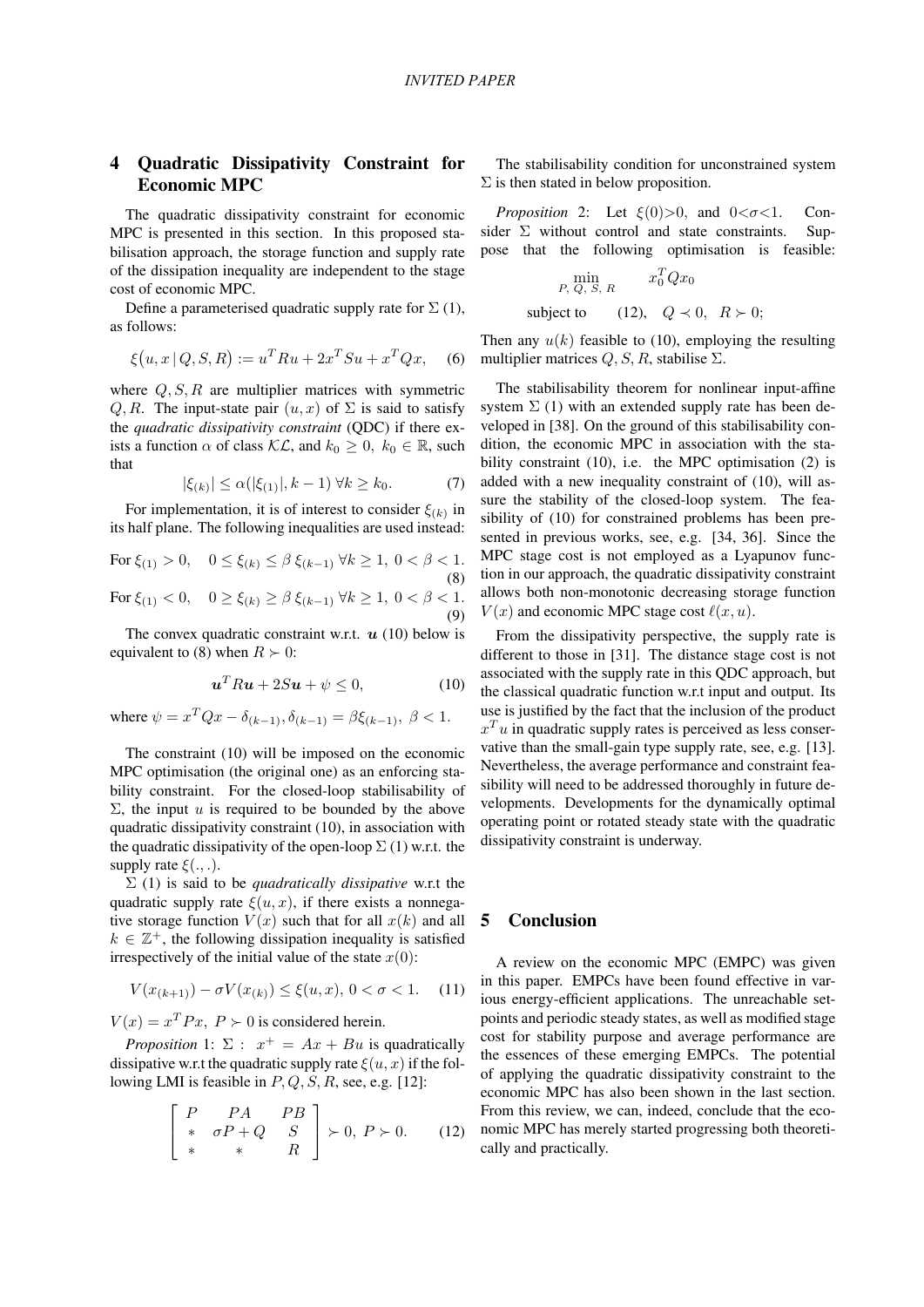### References

- [1] Adeodu, O. and D. J. Chmielewski. Control of electric power transmission networks with massive energy storage using economic MPC. In *Proceedings of American Control Conference*, pages 5839–5844, Washinton D.C., 2013.
- [2] Amrit, R., J. B. Rawlings, and D. Angeli. Economic optimization using model predictive control with a terminal cost. *Annual Reviews in Control*, 35:178– 186, 2011.
- [3] Angeli, D., R. Amrit, and J. B. Rawlings. Receding horizon cost optimization for overly constrained nonlinear plants. In *Proceedings of 2009 Conference on Decision and Control*, Shanghai, China, 2009.
- [4] Angeli, D., R. Amrit, and J. B. Rawlings. On average performance and stability of economic model predictive control. *IEEE Transactions on Automatic Control*, 57(7):1615–1626, 2012.
- [5] Cole, W. J., D. P. Morton, and T. F. Edgar. Optimal electricity rate structures for peak demand reduction using economic model predictive control. *Journal of Process Control*, article in press:1–7, 2014.
- [6] Diehl, M., R. Amrit, and J. B. Rawlings. A Lyapunov function for economic optimizing model predictive control. *IEEE Transactions on Automatic Control*, 56(3):703–707, 2011.
- [7] Dorfman, R., P. Samuelson, and R. Solow. *Linear Programming and Economic Analysis*. McGraw-Hill, New York, 1958.
- [8] Driessen, P. A. A., R. M. Hermans, and P. P. J. van den Bosch. Distributed economic model predictive control of networks in competitive environments. In *Proceedings of 2012 Conference on Decision and Control*, pages 266–271, Maui, Hawaii, 2012.
- [9] Ellis, M. and P. D. Christofides. Economic model predictive control with time-varying objective function: Handling dynamic energy pricing and demand changes in process systems. In *Proceedings of 2013 AIChE Annual Meeting*, San Francisco, CA, 2013.
- [10] Ellis, M., H. Durand, and P. D. Christofides. A tutorial review of economic model predictive control methods. *Journal of Process Control*, article in press:1–23, April 2014.
- [11] Fagiano, L. and A. R. Teel. Model predictive control with generalized terminal constraint. In *Proceedings of IFAC Conference on Nonlinear Model Predictive Control*, pages 299–304, Netherland, 2012.
- [12] Gahinet, P. and P. Apkarian. A linear matrix inequality approach to H*<sup>∞</sup>* control. *International Journal of Robust and Nonlinear Control*, 4(4):421–448, 1994.
- [13] P. Gawthrop, D. Wagg, S. Neild, and L. P. Wang. Power-constraint intermittent control. *International Journal of Control*, 86(3):396–409, 2013.
- [14] Gruene, L. Economic receding horizon control without terminal constraints. *Automatica*, 49(3):725– 734, 2013.
- [15] Halvgaard, R., N. K. Poulsen, H. Madsen, and J. B. Jørgensen. Economic model predictive control for building climate control in a smart grid. In *Proceedings of 2012 Innovative Smart Grid Technologies (ISGT)*, Washinton D.C., 2012.
- [16] Heidarinejad, M., J. Liu, and P. D. Christofides. Economic model predictive control of nonlinear process systems using Lyapunov techniques. *AIChE Journal*, 58:855–870, 2012.
- [17] Hovgaard, T. G., K. Edlund, and J. B. Jørgensen. The potential of economic mpc for power management. In *Proceedings of 2010 Conference on Decision and Control*, pages 7533–7538, Atlanta, GA, 2010.
- [18] Hovgaard, T. G., L. F. S. Larsen, and J. B. Jørgensen. Robust economic mpc for a power management scenario with uncertainties. In *Proceedings of 2011 Conference on Decision and Control*, pages 1515– 1520, Orlanda, FL, 2011.
- [19] Huang, R., L. T. Biegler, and E. Harinath. Robust stability of economically oriented infinite horizon NMPC that include cyclic processes. *Journal of Process Control*, 22:51–59, 2012.
- [20] Huang, R., E. Harinath, and L. T. Biegler. Lyapunov stability of economically-oriented NMPC for cyclic processes. *Journal of Process Control*, 21:501–509, 2011.
- [21] Kadam, J. V. and W. Marquardt. Integration of economical optimization and control for intentionally transient process operation - Assessment and future directions of nonlinear model predictive control. *Lecture Notes in Control and Information Science*, 358:419–434, 2007.
- [22] Ling, K-V., J. Maciejowski, A. Richards, and B. F. Wua. Multiplexed model predictive control. *Automatica*, 48:396–401, 2012.
- [23] Maciejowski, J. M. *Predictive Control With Constraints*. Prentice Hall, 2002.